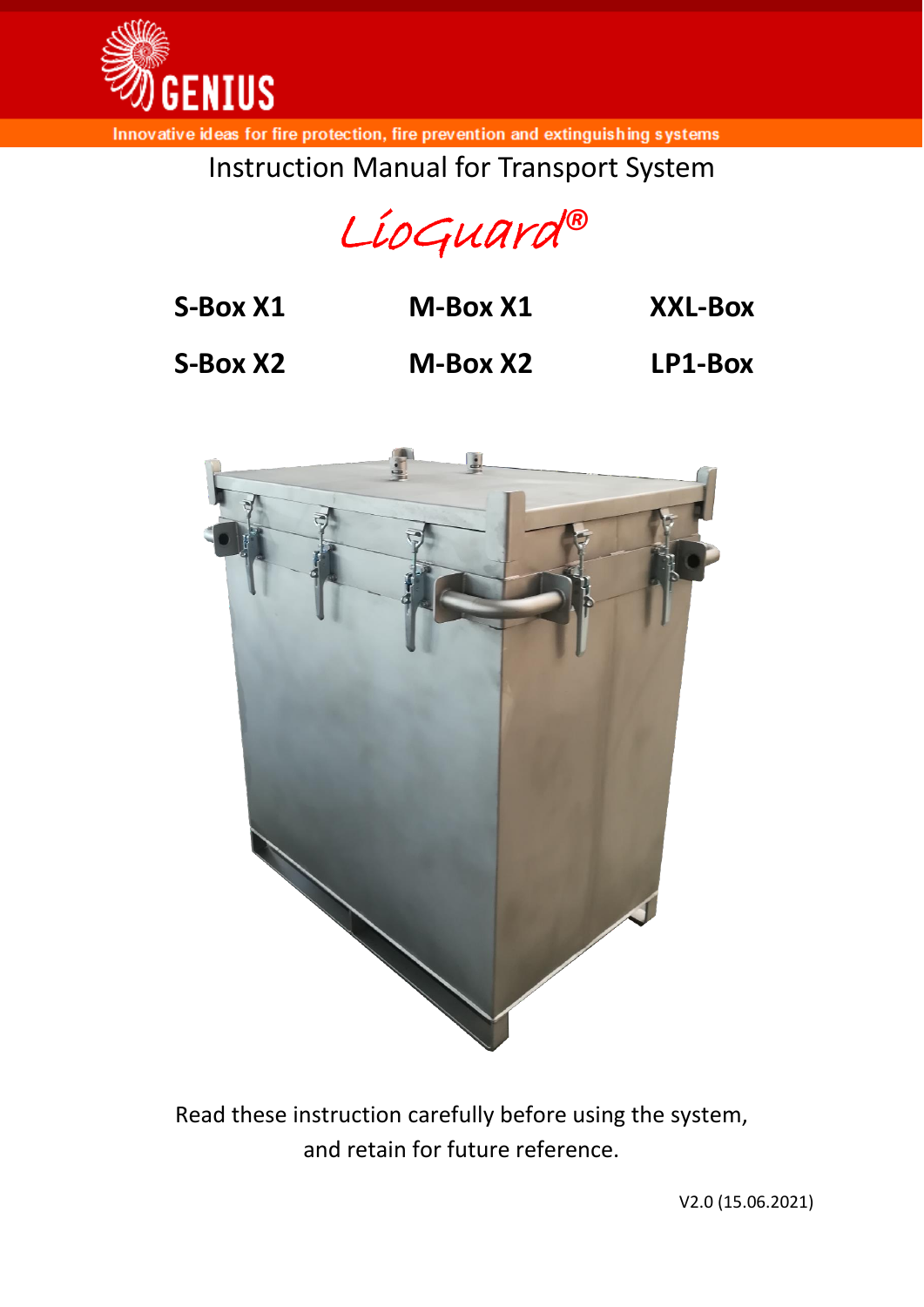

# **Contents**

| $\mathbf{1}$   |  |
|----------------|--|
| 1.1            |  |
| 1.2            |  |
| $\overline{2}$ |  |
| 2.1            |  |
| 2.2            |  |
| 3              |  |
| 3.1            |  |
| 3.1.1          |  |
| 3.1.2          |  |
| 3.2            |  |
| 3.2.1          |  |
| 3.2.2          |  |
| 3.3            |  |
| 3.3.1          |  |
| 3.4            |  |
| 3.4.1          |  |
| 3.4.2          |  |
| 3.4.3          |  |
| 3.5            |  |
| 3.5.1          |  |
| 3.5.2          |  |
| 3.6            |  |
| 3.6.1          |  |
| 3.6.2          |  |
| 4              |  |
| 4.1            |  |
| 4.1.1          |  |
| 4.1.2          |  |
| 4.2            |  |
| 5              |  |
| 6              |  |
| 7              |  |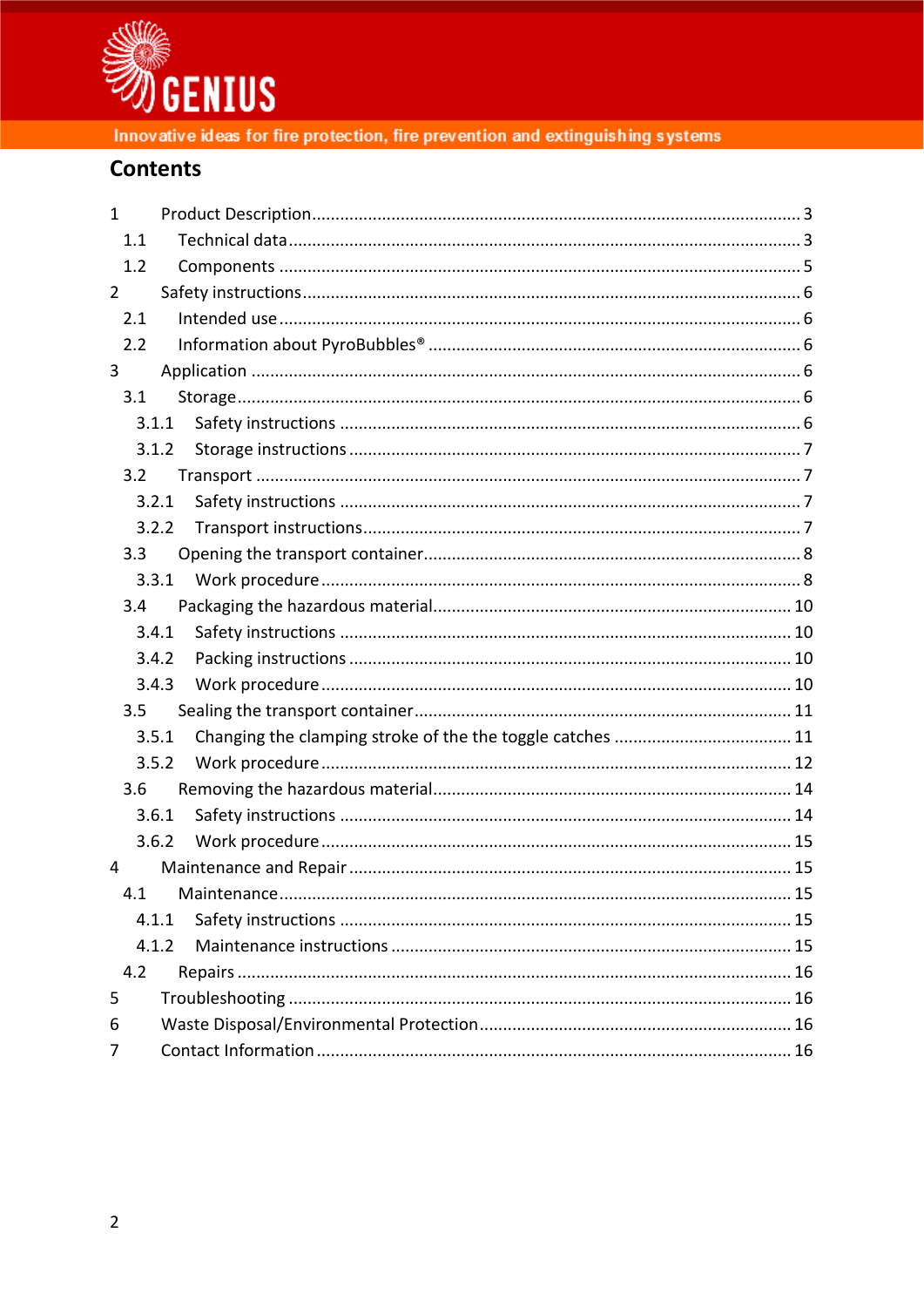

# <span id="page-2-0"></span>**1 Product Description**

# <span id="page-2-1"></span>**1.1 Technical data**

|                                                           |                                         | S-Box<br>X <sub>1</sub>                        | S-Box<br>X <sub>2</sub>             | M-Box<br>X <sub>1</sub> | M-Box<br>X2          | XXL-Box               | LP1-Box                            |  |
|-----------------------------------------------------------|-----------------------------------------|------------------------------------------------|-------------------------------------|-------------------------|----------------------|-----------------------|------------------------------------|--|
| Nominal outer dimensions in mm<br>$(L \times W \times H)$ |                                         | 800 x 600<br>x 750                             | 800 x 600<br>x 1100                 | 1200 x 800<br>x 800     | 1200 x 800<br>x 1250 | 2550 x 1550<br>x 1100 | 2840 x 1240<br>x 960               |  |
| Nominal inner dimensions in mm<br>$(L \times W \times H)$ |                                         | 670 x 470<br>x 570                             | 670 x 470<br>x 960                  | 1070 x 670<br>x 640     | 1070 x 670<br>x 1100 | 2370 x 1360<br>x 840  | 2160-2700<br>x 1460-<br>2000 x 570 |  |
| Maximum gross weight in kg                                |                                         | 185                                            | 240                                 | 350                     | 700                  | 1530                  | 2024                               |  |
| Container material                                        |                                         | <b>Stainless Steel</b>                         |                                     |                         |                      |                       | Galva-<br>nized<br>steel           |  |
| Gasket material                                           |                                         | Ethylene-Propylene-Diene-rubber (EPDM)         | Chloro-<br>prene-<br>rubber<br>(CR) |                         |                      |                       |                                    |  |
| Safety<br>valves                                          | Quantity                                | $\overline{2}$<br>4                            |                                     |                         |                      |                       | 5                                  |  |
|                                                           | Bolted joint diameter<br>in mm (inches) | 50,8 $(2'')$<br>25,4(1'')                      |                                     |                         |                      |                       | 63,5<br>(2,5'')                    |  |
|                                                           | Opening pressure in<br>kPa              | 7 (0,07 bar,<br>21 (0,21 bar, 3 psi)<br>1 psi) |                                     |                         |                      |                       |                                    |  |
| Filler material                                           |                                         | PyroBubbles®-bulk                              |                                     |                         |                      |                       |                                    |  |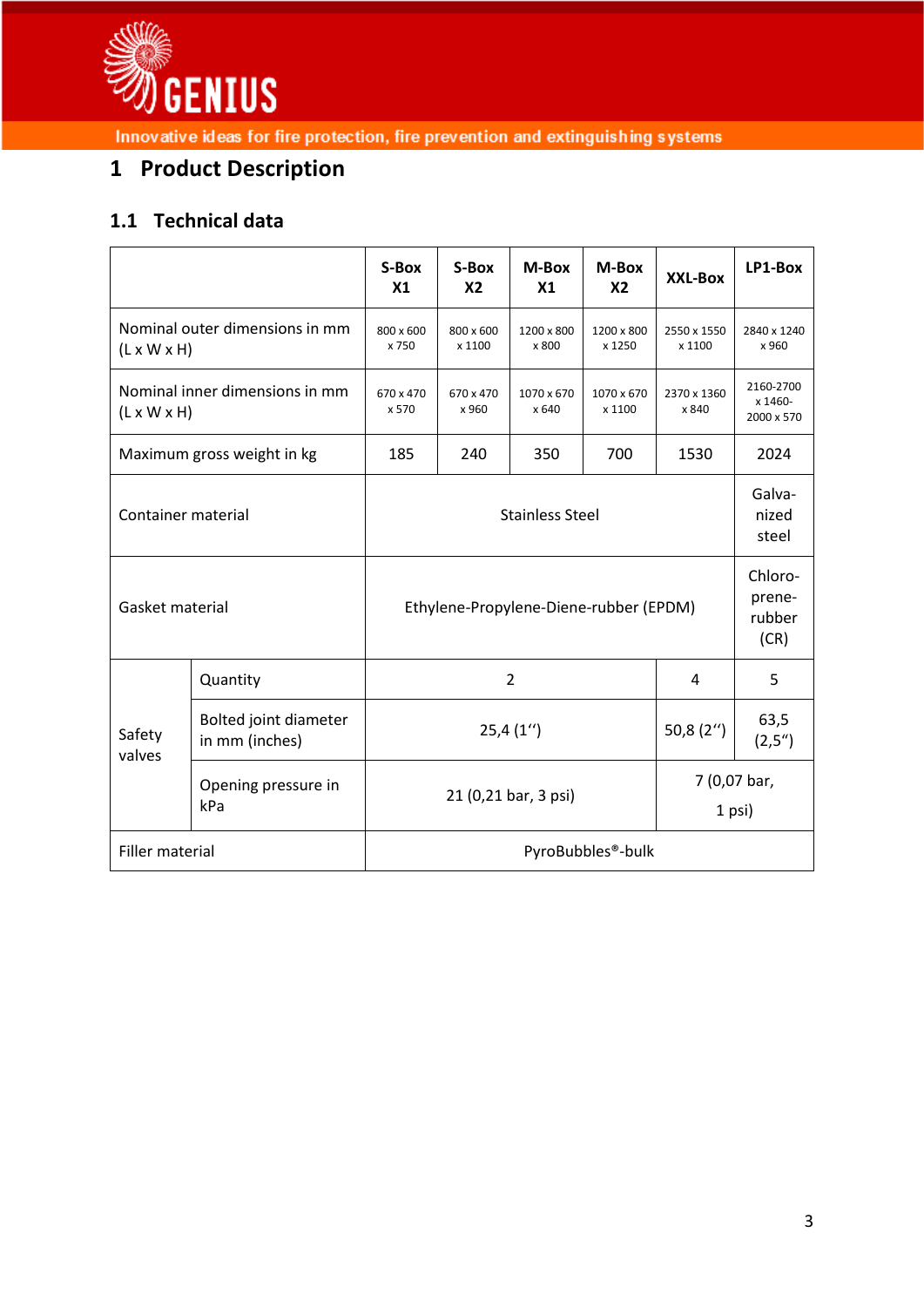



S-Box X1



M-Box X1





S-Box X2 M-Box X2

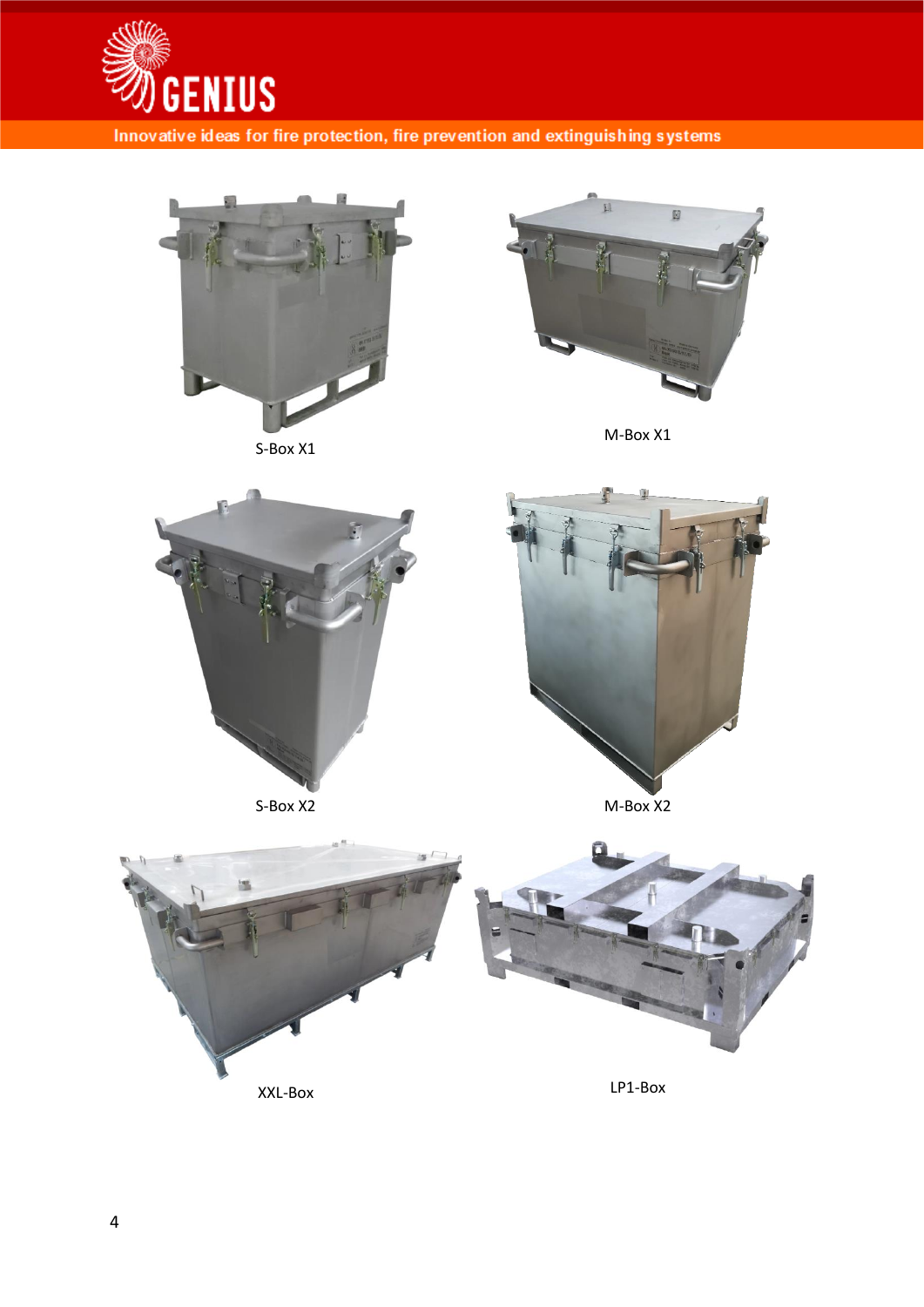

## <span id="page-4-0"></span>**1.2 Components**



fig. 1: example illustration

cover

- locking latch
	- locking lever
	- locking eyelet
	- locking hook
	- locknut

 anchor point (only at XXL-Box)

Box also on the lid) toggle catch

guide (only at LP1-

 safety valve collision guard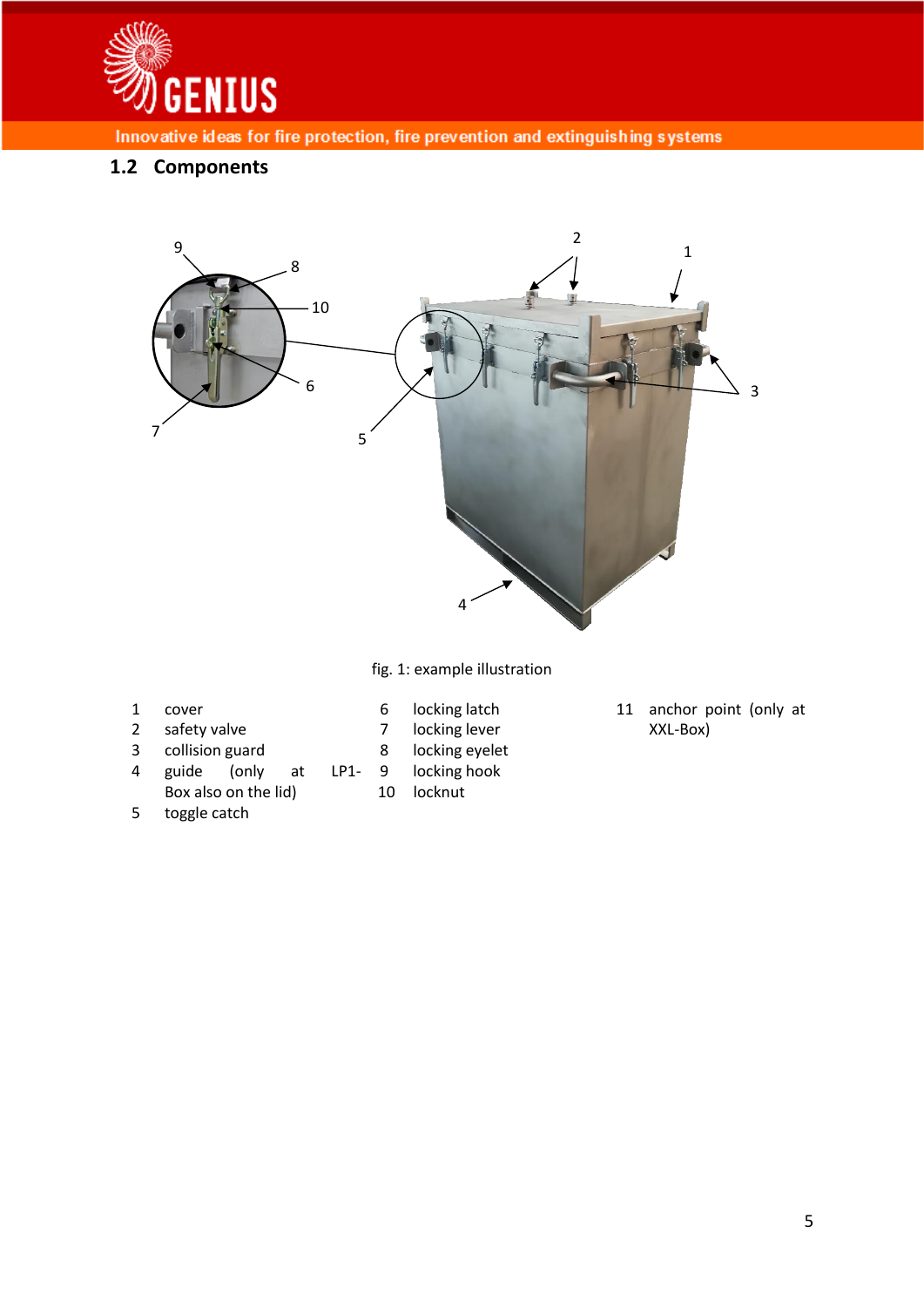

# <span id="page-5-0"></span>**2 Safety instructions**

## <span id="page-5-1"></span>**2.1 Intended use**

The transport container is used for transporting lithium-ion and lithium-metal cells and batteries. The transport container shall be used only in an undamaged and unmodified condition. The integrity of the transport container shall be checked before each use.

## <span id="page-5-2"></span>**2.2 Information about PyroBubbles®**

PyroBubbles® are multi-cellular hollow glass spheres, which are not dangerous (dust is not respirable) in their solid form (delivery condition). If PyroBubbles® are ground or pulverized mechanically, continuous contact with high concentrations of respirable dust can impair lung functioning. The general dust limits of 1.25 mg/m<sup>3</sup> for respirable (A dust) and 10 mg/m<sup>3</sup> for inhalable (I dust) fractions must be observed. An individual time-weighted average must not exceed the value of 3 mg/m<sup>3</sup> for the A-dust fraction. For details, refer to TRGS 900 (or respective nationally applicable technical rules for hazardous substances). If the dust concentration at the place of work exceeds the specified occupational exposure limit values, approved and suitable respiratory protection must be used (filter type P2).

It is recommended to wear eye protection in the case of dust formation, and to wear gloves in the case of skin contact.

PyroBubbles® that no longer correspond to their condition at the time of delivery, must be disposed of in accordance with the disposal instructions (see section [6\)](#page-15-2) and shall not be used further, because they no longer meet the requirements with respect to sorption capacity and thermal insulation.

# <span id="page-5-3"></span>**3 Application**

### **Attention**

Before each use, check the integrity of the container and the other components such as the rubber seal, the toggle catches and the safety valves.

## <span id="page-5-4"></span>**3.1 Storage**

#### <span id="page-5-5"></span>**3.1.1 Safety instructions**



#### **Warning**

Risk of injury from falling parts **Injuries ranging from severe to fatal**

When moving transport containers, use only suitable lifting gear attached to the designated lifting points. No person must be allowed to linger within the working area of the of the lifting gear.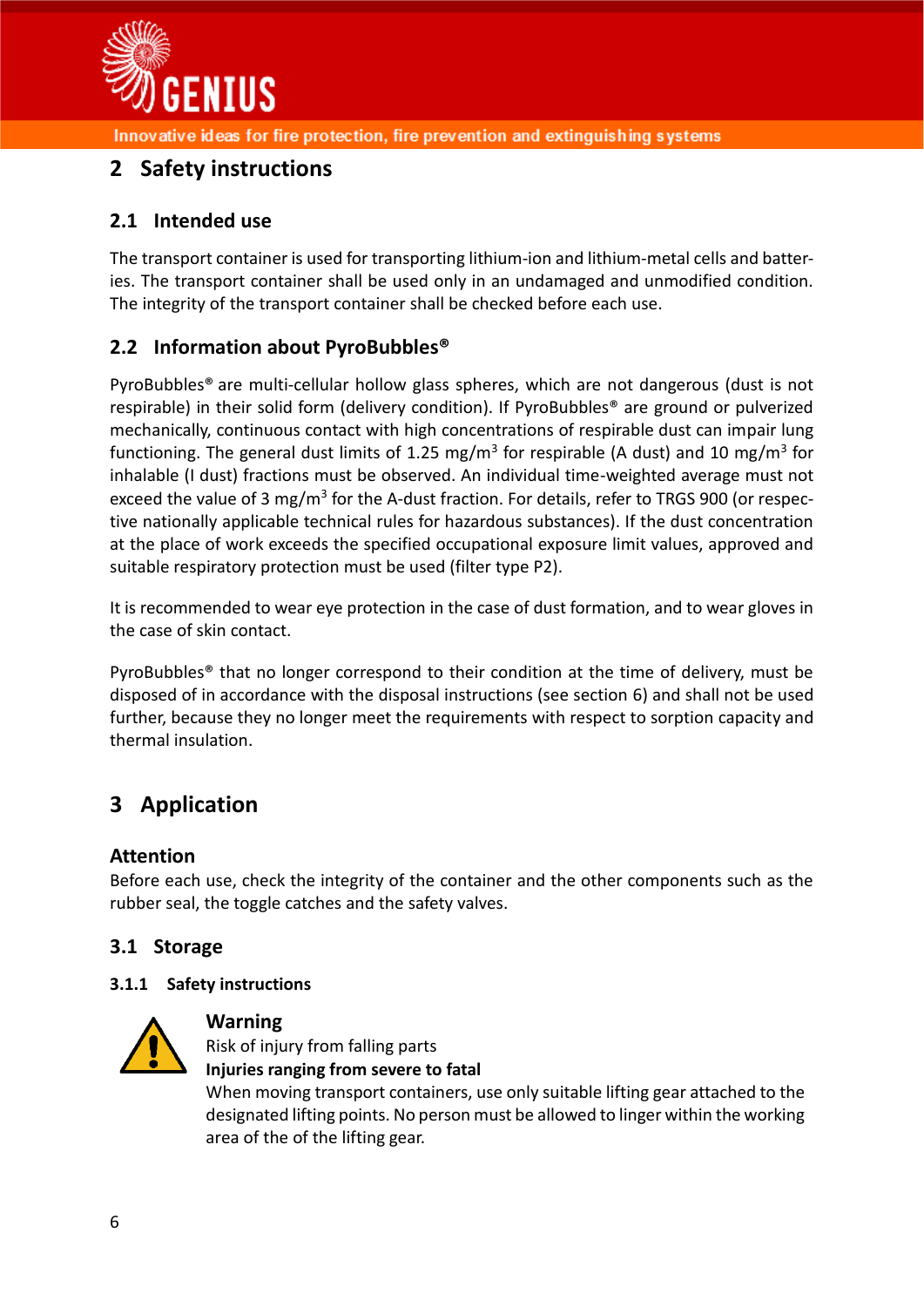

#### <span id="page-6-0"></span>**3.1.2 Storage instructions**

PyroBubbles® must be stored in a dry location.

The transport container should be stored at temperatures between +5°C and +25°C, protected from direct solar radiation and in a dry area, to maintain the sealing properties of the rubber seal in accordance with DIN 7716 standard (Rubber products: Requirements for storage, cleaning and maintenance).

### <span id="page-6-1"></span>**3.2 Transport**

#### <span id="page-6-2"></span>**3.2.1 Safety instructions**



#### **Danger**

Danger of poisoning due to toxic, partially odourless gases **Injuries ranging from severe to fatal** In the event that the cell or battery suffers a thermal runaway, leave the danger zone as quickly as possible.



### **Danger**

Risk of explosion due to explosive gases

### **Injuries ranging from severe to fatal**

In the event that the cell or battery suffers a thermal runaway, avoid ignition sources. If possible, provide sufficient ventilation.



#### **Warning**

Risk of injury from falling parts

**Injuries ranging from severe to fatal**

When moving transport containers, use only suitable lifting gear attached to the designated lifting points. No person must be allowed to linger within the working area of the of the lifting gear.

#### <span id="page-6-3"></span>**3.2.2 Transport instructions**

During transport, observe the relevant legal regulations. This also applies to any additional markings or labels.

Make sure that all the locking eyelets of the toggle catches are properly hooked onto the locking hooks, and that all toggle catches are closed.

Lift the transport container only by means of the guides provided, and use only appropriate lifting gear.

When transporting dangerous goods, the space above the container must be kept free, so that in the event of a thermal runaway the reaction gases have adequate space to vent via the safety valves.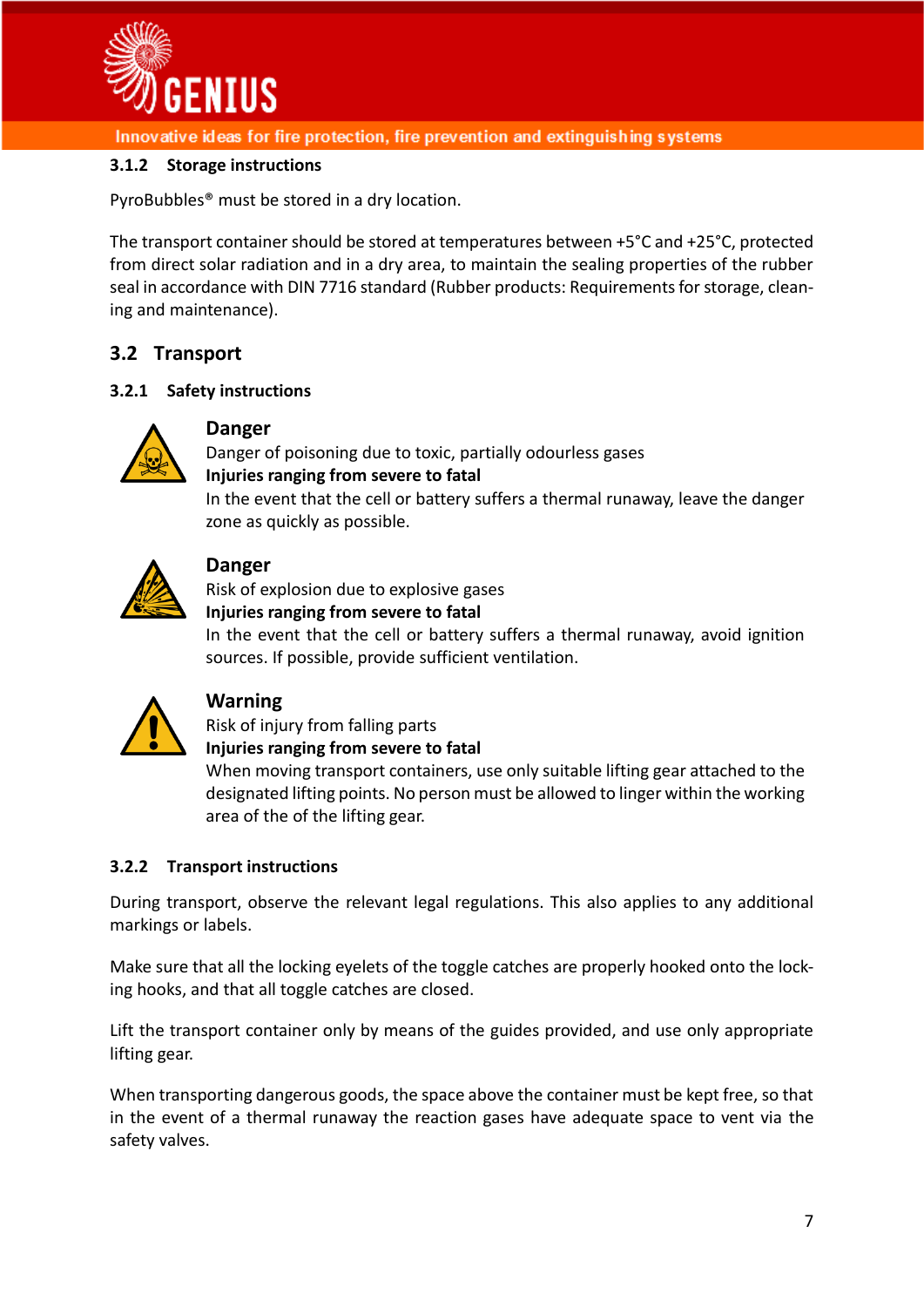

To increase static friction, non-slip mats must be placed beneath the feet of the transport container. The load is secured by lashing it down with tensioning straps, which are strapped across the cover.

## <span id="page-7-0"></span>**3.3 Opening the transport container**

#### <span id="page-7-1"></span>**3.3.1 Work procedure**



1. The transport container is delivered in a closed condition, locked by means of the toggle catches.

There is a risk of squeezing or jamming fingers/hands in the toggle catches **Slight injuries to fingers and hands**

Wear work gloves Do not insert your fingers or hands between the locking bolt and the locking lever.



2. Press the locking bolt of the toggle catch downwards, and at the same time move the locking lever upwards.



3. Remove the locking eyelet from the locking hook.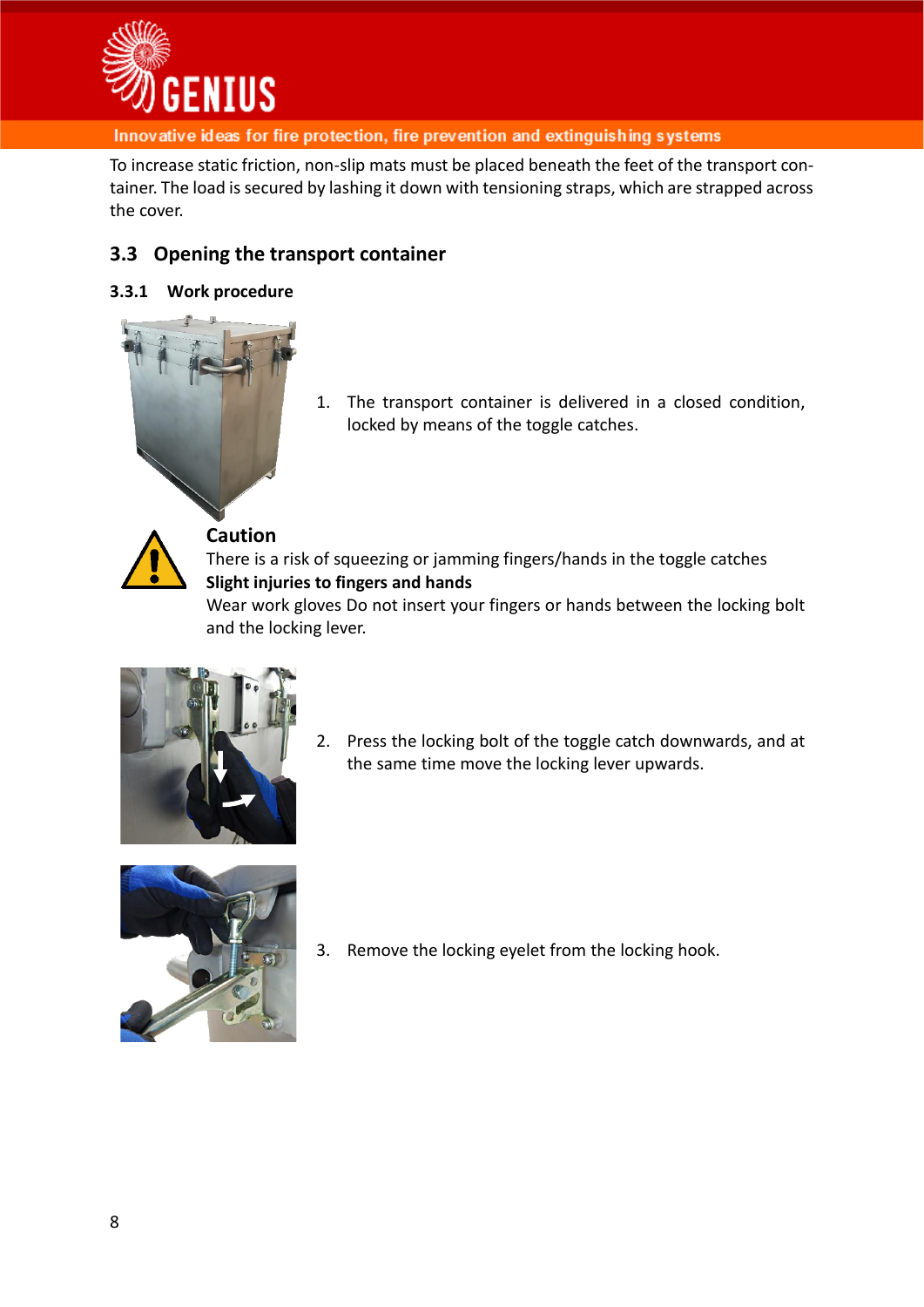



4. Push the locking lever back downwards until the locking bolt engages by itself.



5. Repeat steps 2 through 4 for all toggle catches.



6. Attach the lifting gear to all 4 anchor points on the cover. (only at XXL box)

Use the guides on the cover. (only at LP1-Box)



7. Lift the cover off.



### **Caution** Risk of injury from falling parts **Injuries ranging from severe to fatal**

<span id="page-8-0"></span>When moving the cover, use only suitable lifting gear attached to the designated lifting points. No person must be allowed to linger within the working area of the of the lifting gear.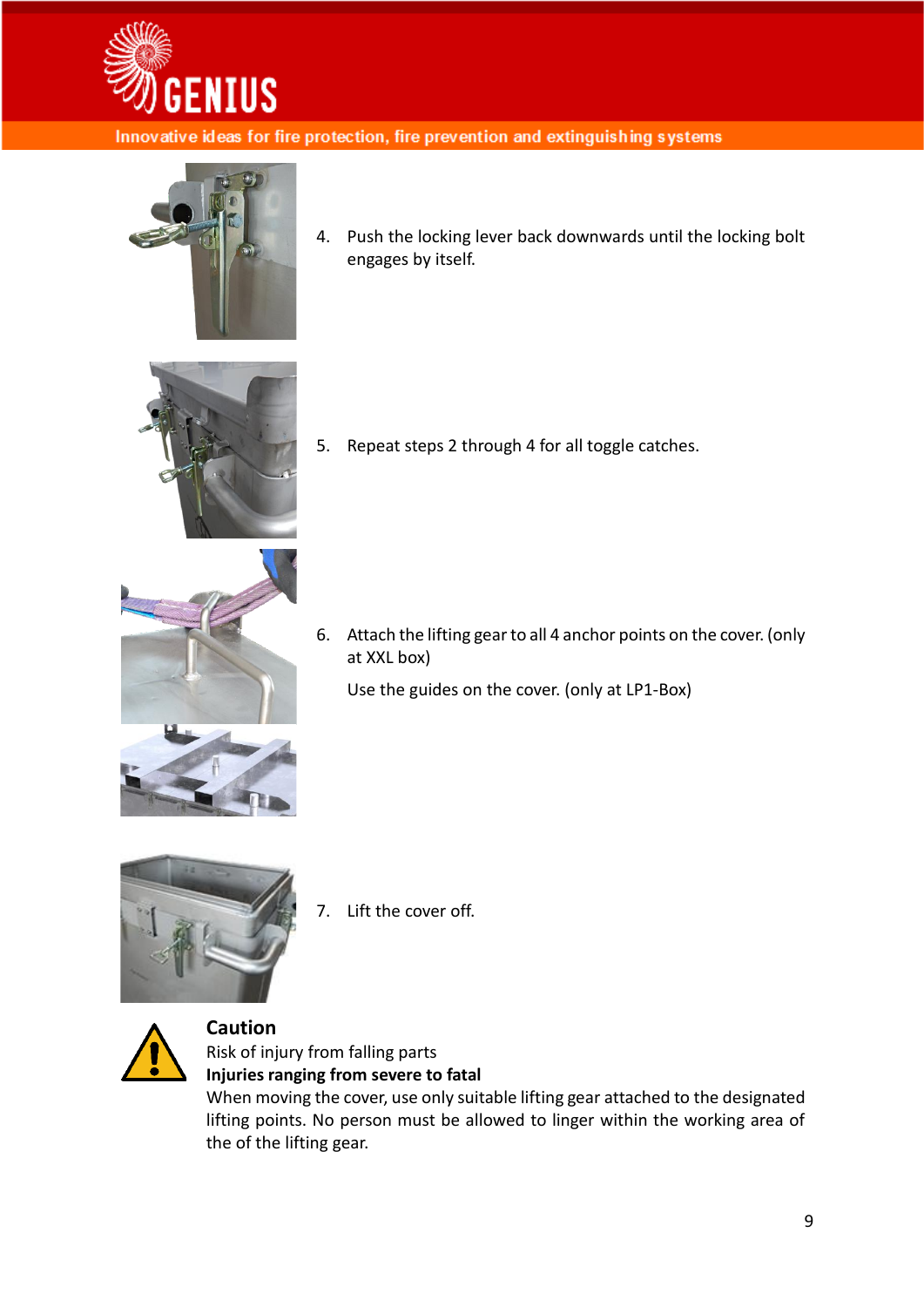

### **3.4 Packaging the hazardous material**

#### <span id="page-9-0"></span>**3.4.1 Safety instructions**



#### **Warning**

Risk of poisoning due to toxic substances leaking from the battery **Injuries ranging from severe to fatal** Use protective equipment suitable for the hazardous material involved.



#### **Warning**

Hazards due to electric voltage **Injuries ranging from severe to fatal** Cover the terminals of the battery with electrically insulating materials. Wear adequately electrically insulating protective equipment.

#### **Attention**

Respiratory protection (filter type P2) is recommended, to prevent damage to the respiratory organs by the dust that may be formed.

#### <span id="page-9-1"></span>**3.4.2 Packing instructions**

The distances between the battery and the walls of the container depends on the respective battery (design, energy content, condition, etc.).

#### <span id="page-9-2"></span>**3.4.3 Work procedure**



1. Open the transport container (see section [3.3.1\)](#page-7-1).



2. Fill a minimum layer of 20 cm (or distance according to transport specifications) of PyroBubbles® into the transport container.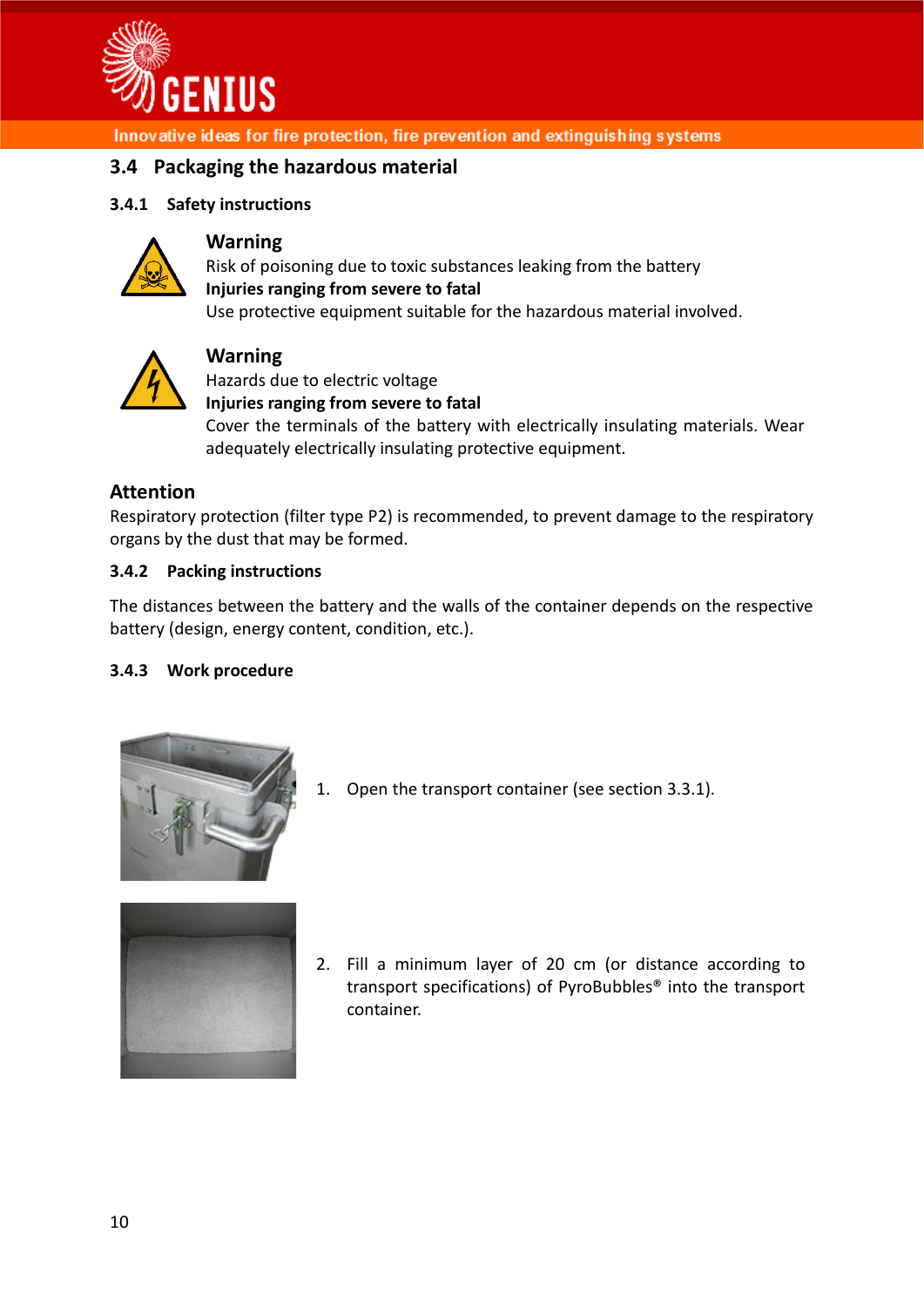



3. Place the hazardous material into the container in such a way that the minimum distance is ensured.

Minimum distance S-Box X1 – M-Box X2: 12cm to all sides of the container walls and 20 cm to the container bottom and cover (or distance according to the transport permit)

XXL-Box & LP1-Box: 20cm all around (or distance according to the transport permit)

4. Fill PyroBubbles® into the transport container, up to the top edge. Pay particular attention to ensure that the transport container is completely filled up to the top edge and in the corners.

#### **Attention**

Only when the transport container is completely filled with PyroBubbles® is an adequate level of protection ensured.



5. Close the transport container (see section [3.5.2\)](#page-11-0).

### <span id="page-10-0"></span>**3.5 Closing the transport container**

#### <span id="page-10-1"></span>**3.5.1 Changing the clamping stroke of the the toggle catches**



1. Loosen the locknut.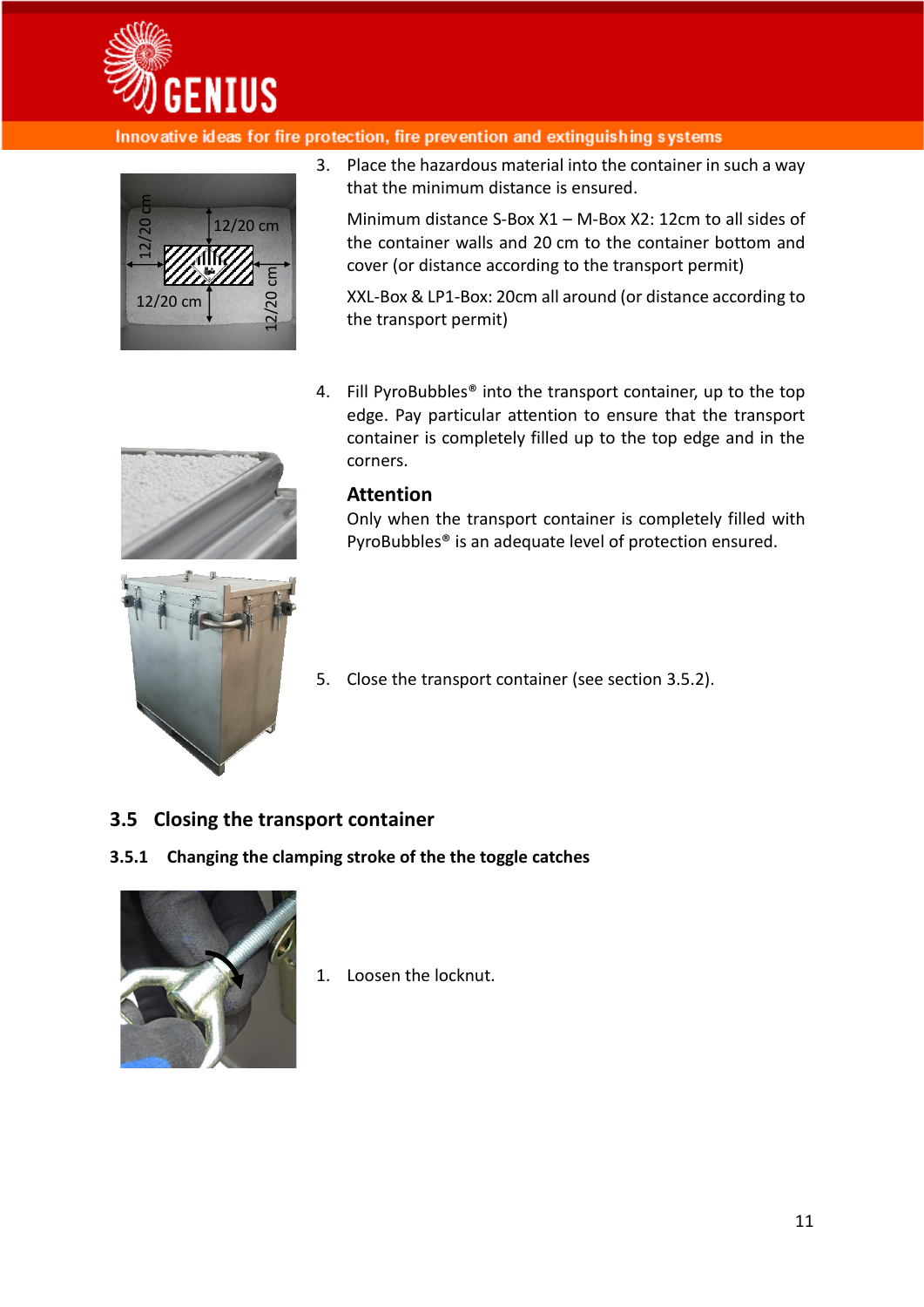



2. Turn the locking eyelet counterclockwise to reduce the clamping stroke. Turn the locking eyelet clockwise to increase the clamping stroke.



3. Now tighten the locknut.

#### <span id="page-11-0"></span>**3.5.2 Work procedure**



1. Throw the locking eyelets in such a way, that they form a right angle with the container wall.



# **Caution**

Danger of pinching between cover and transport container **Slight injuries to fingers and hands** Wear work gloves Do not insert your fingers or hands between the cover and the transport container.



2. Attach the lifting gear to all 4 anchor points on the cover. (only at XXL box)

Use the guides on the cover. (only at LP1-Box)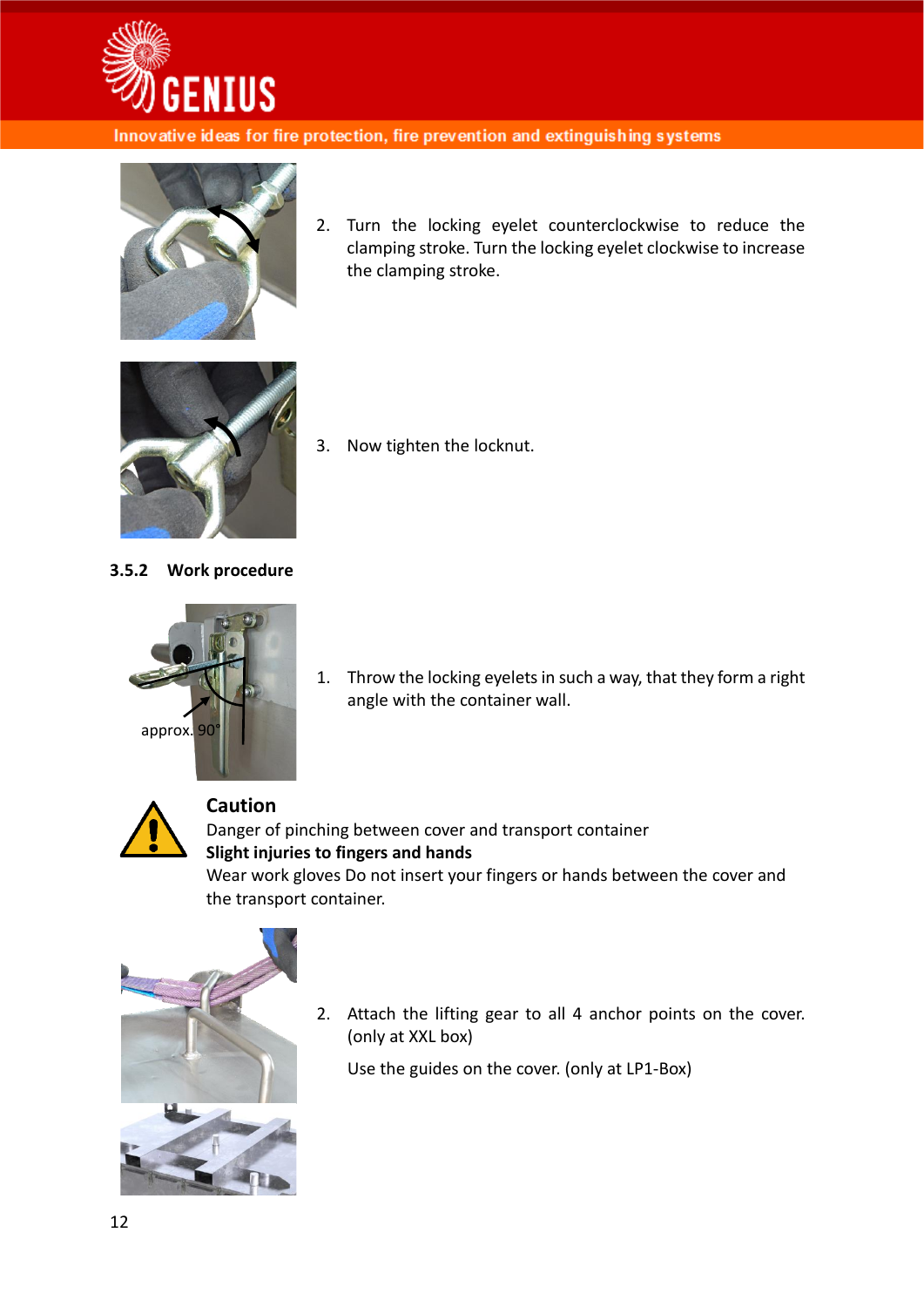



3. Place the cover centrally on the transport container.



## **Caution**

There is a risk of squeezing or jamming fingers/hands in the toggle catches **Slight injuries to fingers and hands**

Wear work gloves Do not insert your fingers or hands between the locking bolt and the locking lever.



4. Press the locking bolt of a toggle catch downwards, and at the same time move the locking lever upwards.



5. Place the locking eyelet over the locking hook.



6. In the unclamped condition, the locking lever should be at an angle of approximately 45° to the container wall. It may be necessary to alter the clamping stroke of the toggle catch (see section [3.5.1\)](#page-10-1).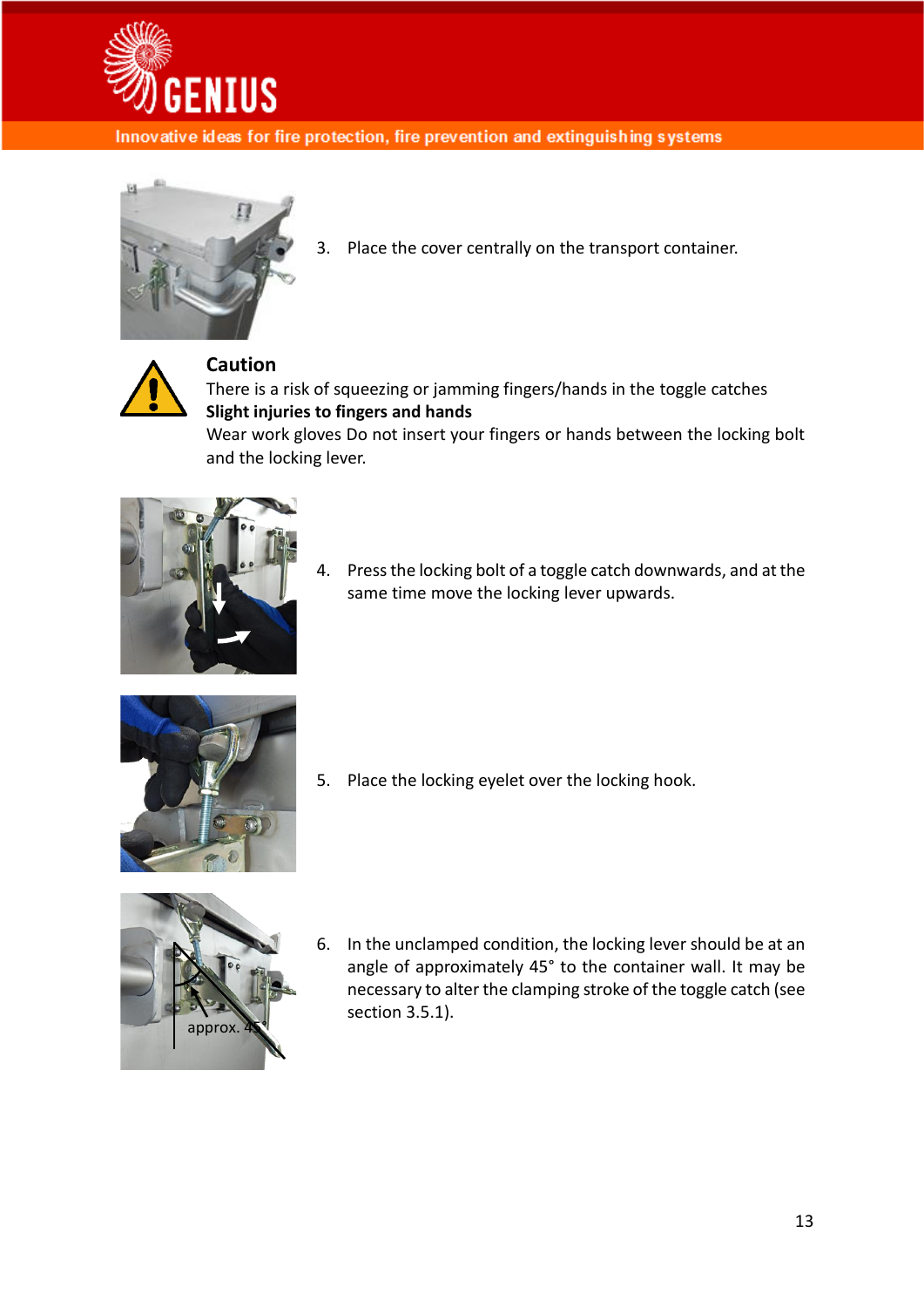



7. Repeat steps 3 through 5 for all toggle catches.



8. Push the locking levers of all toggle catches downwards until the locking bolt engages by itself.

## <span id="page-13-0"></span>**3.6 Removing the hazardous material**

#### <span id="page-13-1"></span>**3.6.1 Safety instructions**

If the transport container shows any signs of deposits, discoloration or a piercing smell, you must assume that the electrolyte has leaked or there has been a thermal runaway in the battery.



#### **Danger**

Danger of poisoning due to toxic, partially odourless gases and toxic substances **Injuries ranging from severe to fatal**

In the event of electrolyte leaking from the cell or battery, or a thermal runaway, the transport container must be opened only by personnel wearing protective equipment appropriate to the type of hazardous substance involved.



#### **Danger**

Danger of poisoning by inhalation of contaminated dust **Injuries ranging from severe to fatal**

In the event of electrolyte leaking from the cell or battery, or a thermal runaway, the transport container must be opened only by personnel wearing protective equipment appropriate to the type of hazardous substance involved.



#### **Warning**

Risk of explosion due to explosive gases **Injuries ranging from severe to fatal**

In the event that the cell or battery suffers a thermal runaway, avoid ignition sources. If possible, provide sufficient ventilation.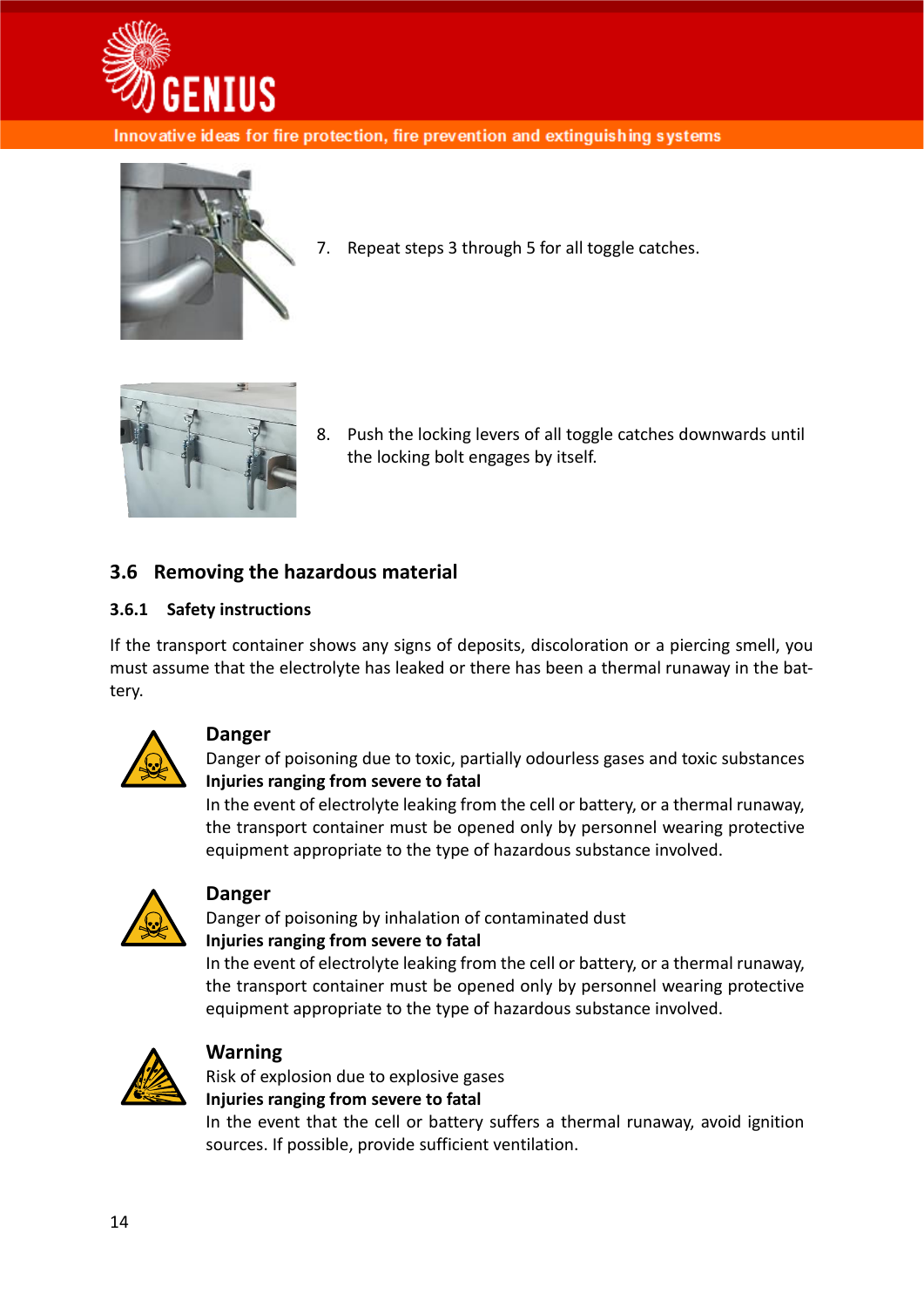



### **Warning**

Hazards due to electric voltage

**Injuries ranging from severe to fatal**

Cover the terminals of the battery with electrically insulating materials. Wear adequately electrically insulating protective equipment.

#### <span id="page-14-0"></span>**3.6.2 Work procedure**

*Variant 1*

- 1. Open the transport container (see section [3.3.1\)](#page-7-1).
- 2. Remove the PyroBubbles<sup>®</sup> by skimming or vacuuming them off until the battery is visible.
- 3. Remove the batteries.

#### *Variant 2*

- 1. Open the transport container (see section [3.3.1\)](#page-7-1).
- 2. Use a forklift truck equipped with a fork rotator to lift the container between its guides and hold it over a grating.
- 3. Slowly rotate the transport container until the battery slides up against the walls of the container.

#### **Attention**

If the container is rotated too quickly, the battery could slam against the wall of the container and damage it severely.

4. Continue rotating the transport container to a total of 180°. The battery will fall out on to the top of the grating, while the PyroBubbles® will fall through the grating.

#### **Attention**

The mechanical stress to which the battery is subjected in this way could cause a thermal runaway.

## <span id="page-14-1"></span>**4 Maintenance and Repair**

#### <span id="page-14-2"></span>**4.1 Maintenance**

#### <span id="page-14-3"></span>**4.1.1 Safety instructions**



#### **Warning**

Risk of poisoning due to toxic substances that have leaked from the battery **Injuries ranging from severe to fatal**

In the event of contamination due to substances leaking from the battery, wear protective equipment appropriate to the hazardous substances involved.

#### <span id="page-14-4"></span>**4.1.2 Maintenance instructions**

Contamination by substances leaking from the battery on to the transport containers must be removed. For this purpose, use only cleaning materials that do not attack the material of the